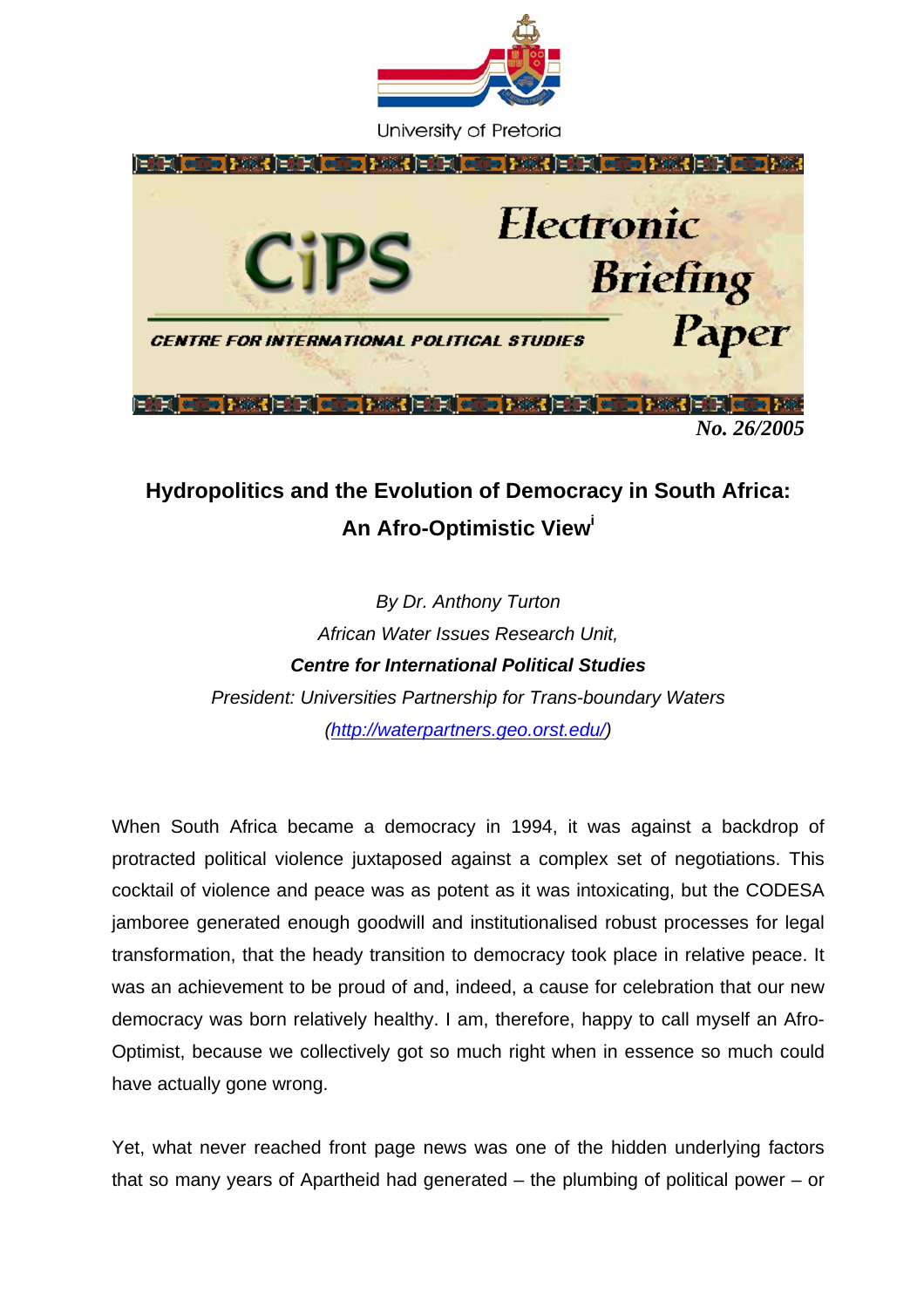stated differently, the mal-distribution of access to that most basic of all resources, water

This issue is manifesting today between Israel and the occupied Palestine territories.

South Africa is a relatively water scarce state, with one of the lowest conversions of rainfall to runoff in the world. While we receive about the same average annual rainfall as Canada does, we have exceptionally high evaporative losses as our dry and thirsty climate drinks the water that it has just given after a storm. Most of South Africa loses more water to the dry atmosphere than actually falls as precipitation. In essence this is the meaning of being arid – more water is lost to evaporation than falls as precipitation.

Understanding this basic hydrological reality allows us to analyse the real significance of water as a foundation of human civilizations. In water scarce states like South Africa, particularly during times of non-democracy, there is a tendency towards resource capture, in which the powerful political elite mobilizes and gains control over scarce natural resources like water. The South African economy under Apartheid was built on resource capture as powerful political alliances were formed to trade the privileges arising from access to water – wealth, human health and financial security for votes and taxes to keep an illegitimate regime afloat. This has given rise to what is known as the pipelines of power thesis, where water pipelines became physical links that spanned the spatial and temporal water divide, providing assurance of supply to a select few in exchange for political power and control over the disenfranchised majority. The Orange-Fish-Sundays transfer scheme, the Thukela-Vaal transfer scheme, and the Lesotho Highlands Water Scheme are but a few examples of this historic phenomenon.

It therefore comes as no great surprise that the South African Constitution has, at its very heart, notions of equity. Within this bundle of issues, loosely called 'equity', lie cross-cutting notions of historic redress and sustainable development, all within the context of the rule of law. It is a fine document that every South African should be deeply proud of, because it sets out the rules by which our new democracy will be governed: a democracy in which we all are equal in the eyes of the law, providing a future in which fairness will be the order of the day.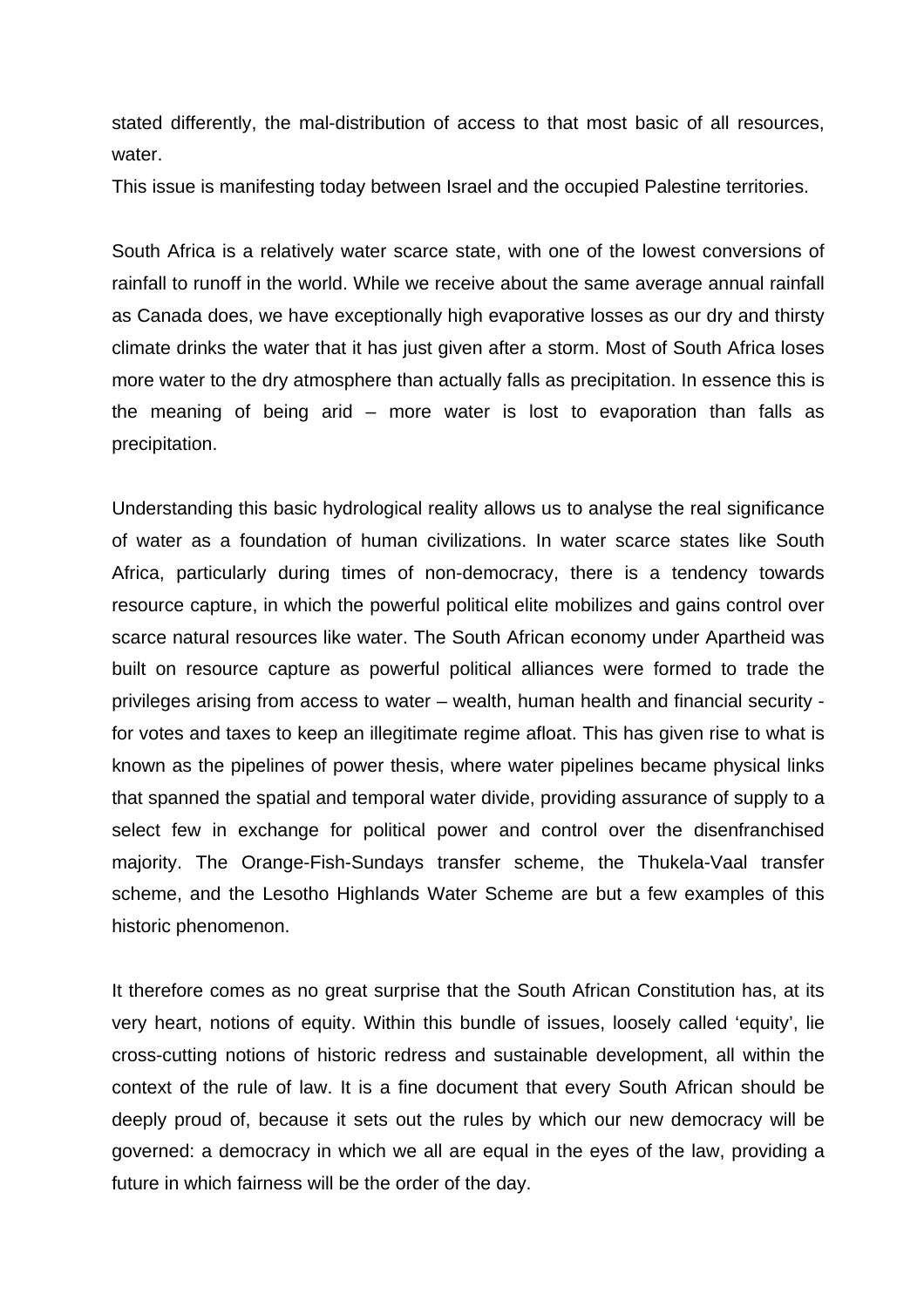It could have all been so different though. It could have been a violent bloodbath in which an illegitimate regime was toppled by sheer physical force. However, in an act unprecedented in human history, an illegitimate regime voluntarily negotiated itself out of existence. This it did with dignity, integrity and pride, and in so doing, laid a normative foundation upon which we can collectively build a secure future in which every South African citizen can find their rightful place under the African sun.

The Preamble of the Constitution recognizes the injustices of the past and sets forth to heal those divisions. Significantly, one of the first major pieces of legal reform was the National Water Act, which was promulgated as Act 36 of 1998 (only two years after the Constitution was adopted), after a mammoth debate within the water sector, and within society at large. The National Water Act repealed no less than 109 separate pieces of Apartheid legislation relating to water, and sets out the new legal framework in which water will be used as a vehicle for intensifying democracy and social justice within the framework of sustainable development. The preamble reflects the Constitution by making it very clear that the core issue of the Act is historic redress and redistribution in order to achieve a just and stable future.

The National Water Act is a revolutionary document in many respects and is highly respected in the global water sector. Major elements of this Act are:

- Water rights previously associated with land rights have been repealed.
- The only water protected by legal right is that water needed for basic human consumption, where no other water is available (called the Basic Human Needs Reserve); and the water needed to sustain ecosystem integrity (called the Environmental Reserve).
- Water allocated to neighbouring states in terms of international agreements is given a high level of protection.
- Water will be managed at the lowest practical level in society, in keeping with the internationally accepted principle of subsidiary.
- While the letter of the Act is about redistribution and historic redress, the spirit of the Act is encapsulated in the five eloquent words, "some, for all, forever, together".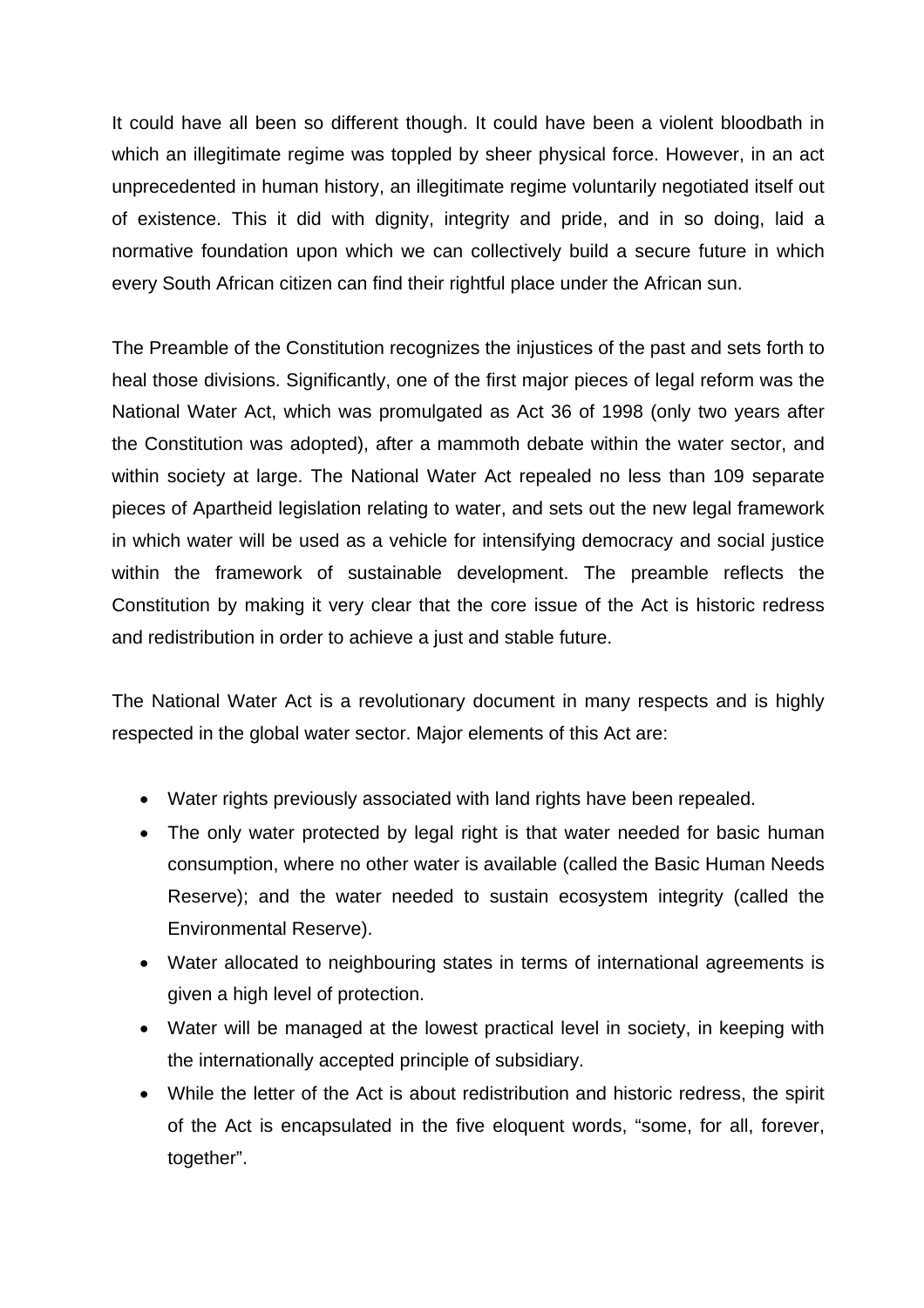This is a complicated piece of legislation because, in effect, it seeks to undo the plumbing of our society and redistribute the flow of water in a more equitable and sustainable way. In essence, three highly complex sets of processes are called for in the National Water Act, each of which are major challenges in their own right and, when combined, become a truly daunting task:

- Catchment Management Agencies (CMA) are to become the new institutional expression for the management of water in keeping with the principles of subsidiarity. To this end 19 water management areas have been demarcated and, over time, each of these is to be managed by a still-to-be formed CMA. This process is being piloted in the Incomati Water Management Area at present.
- Water allocation is to be achieved through a complex array of new mechanisms and instruments. A delicate balancing act is to be performed that will keep the process of redress and redistribution firmly on track, while not undermining investor confidence or social stability.
- The classification of every river in the entire country in a complex set of technical and social interactions that will eventually result in a high level of consensus on the specific river reaches that need to be protected, versus the rest that can be allocated to development. This process is being called the National Water Resource Classification System (NWRCS) and is about to be launched.

The most public of these three issues at present is the second, which has been given the unfortunate name of Water Allocation Reform, resulting in the acronym WAR. The so-called WAR program is actually the launch of the first water allocation program, as no formal process of water allocation existed before the National Water Act was promulgated. The landowners of the country, who have every reason to be interested in the process, seem not to have woken up to this process yet. Given that water gives value to land, the very fact that water rights previously linked to land rights have been expressly done away with makes the WAR program indirectly about land reform as well. The chosen name and acronym of the WAR program is, for this reason, unfortunate and, in my view, merely sends out an incorrect message because land reform is such a deeply sensitive issue. Had it been called the Water Allocation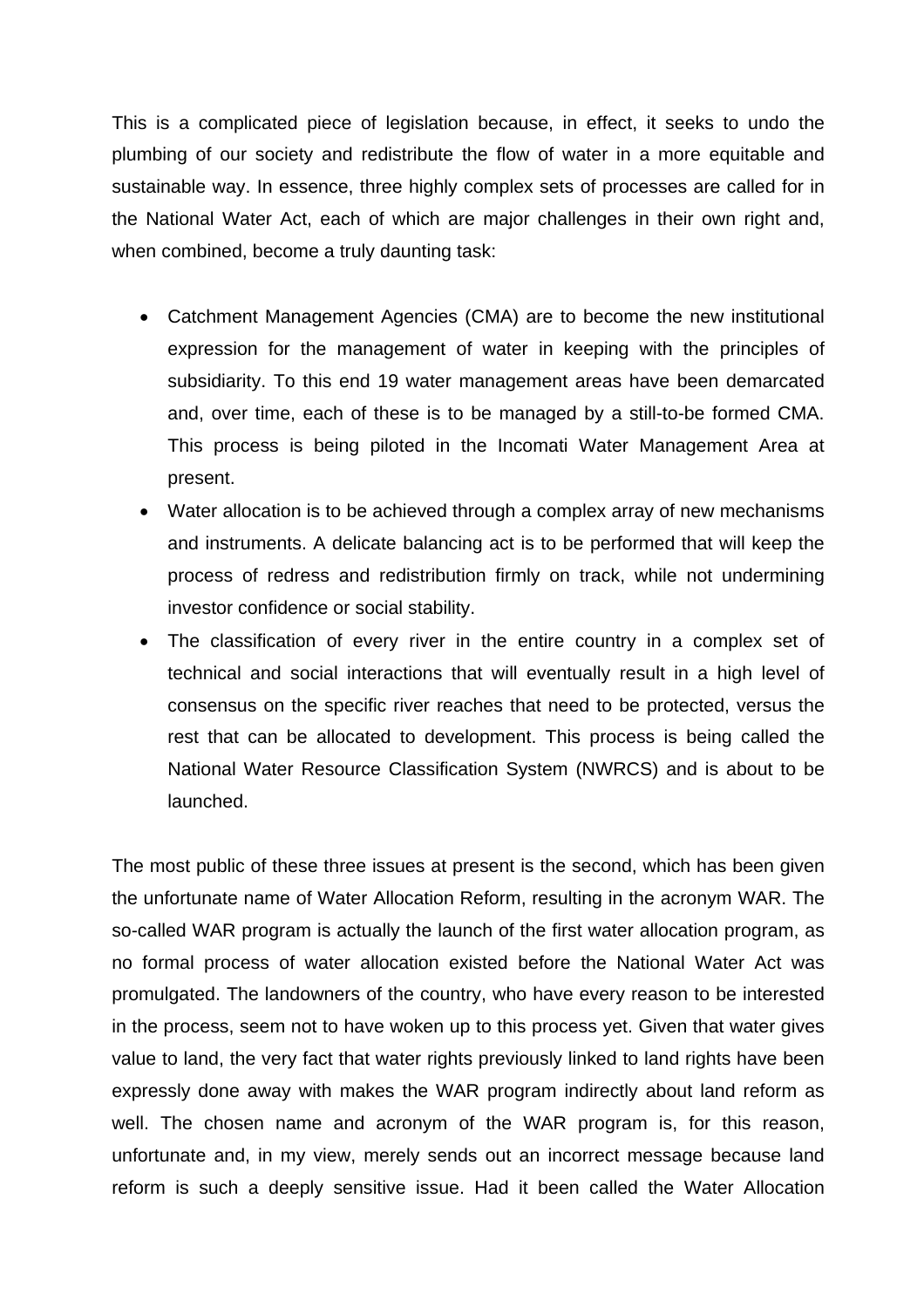Program it would have been given the acronym WAP, which is suitably ambiguous and will not unduly ruffle the feathers of sensitive constituencies.

In future, water allocation is likely to be made so as to balance out strategic needs at a national level. Those needs derive from a basket of issues, including demands from the previously disenfranchised electorate to make a real difference in their daily lives. The current flutter of political unrest engulfing South Africa at the time of writing, supported by the recent announcement by Minister Ronnie Kasrils's office that the National Intelligence Agency (NIA) is evaluating these events, serves to illustrate just how sensitive the issue is. Recently, a newspaper was served with a censorship order. The signs are subtle, but there  $-$  they all remind us of the delicacy of our new democracy and the fragility with which it is being held together by the current political leadership of the country. If the Government moves too slowly, then they face a grassroots backlash. If they move too fast, they could run the risk of undermining investor confidence and closing the door to much-needed foreign direct investment.

We live in truly interesting times from a hydro-political sense. The international isolation caused by Apartheid past drove the government of the time to think of issues like national self-sufficiency, specifically in food, but also in terms of strategic industries like those associated with the energy and steel sector. That formed an unholy alliance, in which farmers were encouraged to produce all of our food and industry was given a cosy position where their pollution was seen as a necessary externality that was justified by the need for national survival. That mindset drove us the very brink of water scarcity as the thirsty agricultural sector consumed our water as if there was no tomorrow and the so-called strategic industry polluted the little we had left with apparent impunity.

Those days are gone forever. Freed from the limitations of our self-imposed isolation, South Africa can now trade in food, and can move to a posture of food security rather than national self-sufficiency, thereby freeing up large volumes of water. This means that with judicious management of that scarce resource, South Africa is no longer faced with water scarcity constraints to future economic growth potential. By reallocating water from processes that are known to be inefficient at the level of the production unit (known as intra-sectoral allocation), or by allocating water away from agriculture to industry where better economic efficiencies occur - supported by the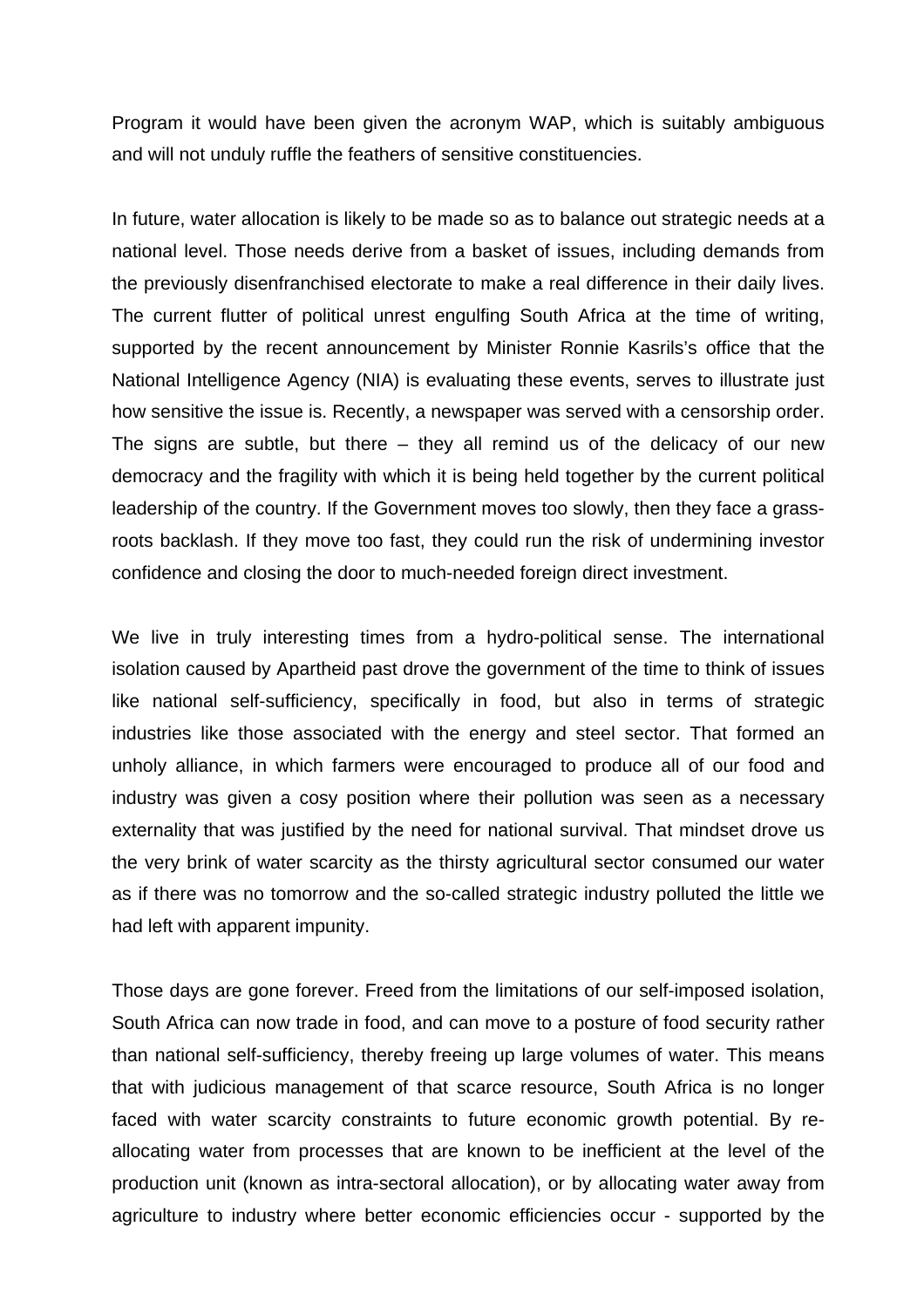possibility of recycling effluent streams and thereby making the slice of the pie even larger (known as inter-sectoral allocation) - South Africa has options previously unknown. In short, this is good news, making the water allocation program a strategic issue with significant future ramifications.

The Department of Water Affairs and Forestry (DWAF) is actually doing an excellent job in managing this balancing act. While it is true that some industrialists are becoming increasingly annoyed that their water licences have not been approved yet, meaning that their business operations are technically outside of the law, it is also true that DWAF has been engaging some of the best and brightest minds in the country, because they do not want to get it wrong. Their task has been to develop the Water Allocation Program, which they have done. The only mistake that they have made, in my view, is to incorrectly name it Water Allocation Reform (WAR), but that is not a serious issue and can easily be overcome by merely renaming the process.

There are two distinct sets of risk arising from this whole process.

The first risk is that of political backlash from frustrated grass-roots supporters of the ruling African National Congress (ANC). In this regard, there is growing tension from a number of areas. The Black Economic Empowerment (BEE) processes in the country have been hijacked by select elite, who have become super-rich in a relatively short space of time, leaving the large previously disadvantaged community in the dust of their spectacular success. Running parallel to this has been the relatively slow process of land reform. Punctuating both of these issues has been the low capacity to create new jobs in the now democratised economy. This is a potent cocktail that government will have to take heed of, and confront, in the near future.

The second risk is that of the loss of investor confidence as perceptions grow that DWAF is slow to roll out licensing processes. It is known, for example, that certain industrialists are adopting a wait and see approach before they make major cash injections into the South African economy. One such case involves a multi-national corporation that wants to invest 3 Billion Rand, but is at loggerheads with DWAF on licensing issues and, as such, has placed this investment on hold. This translates into many jobs and, coming in the wake of the recent Barclays Bank buy-in, would open the floodgates to future foreign direct investment. It is also known that certain banks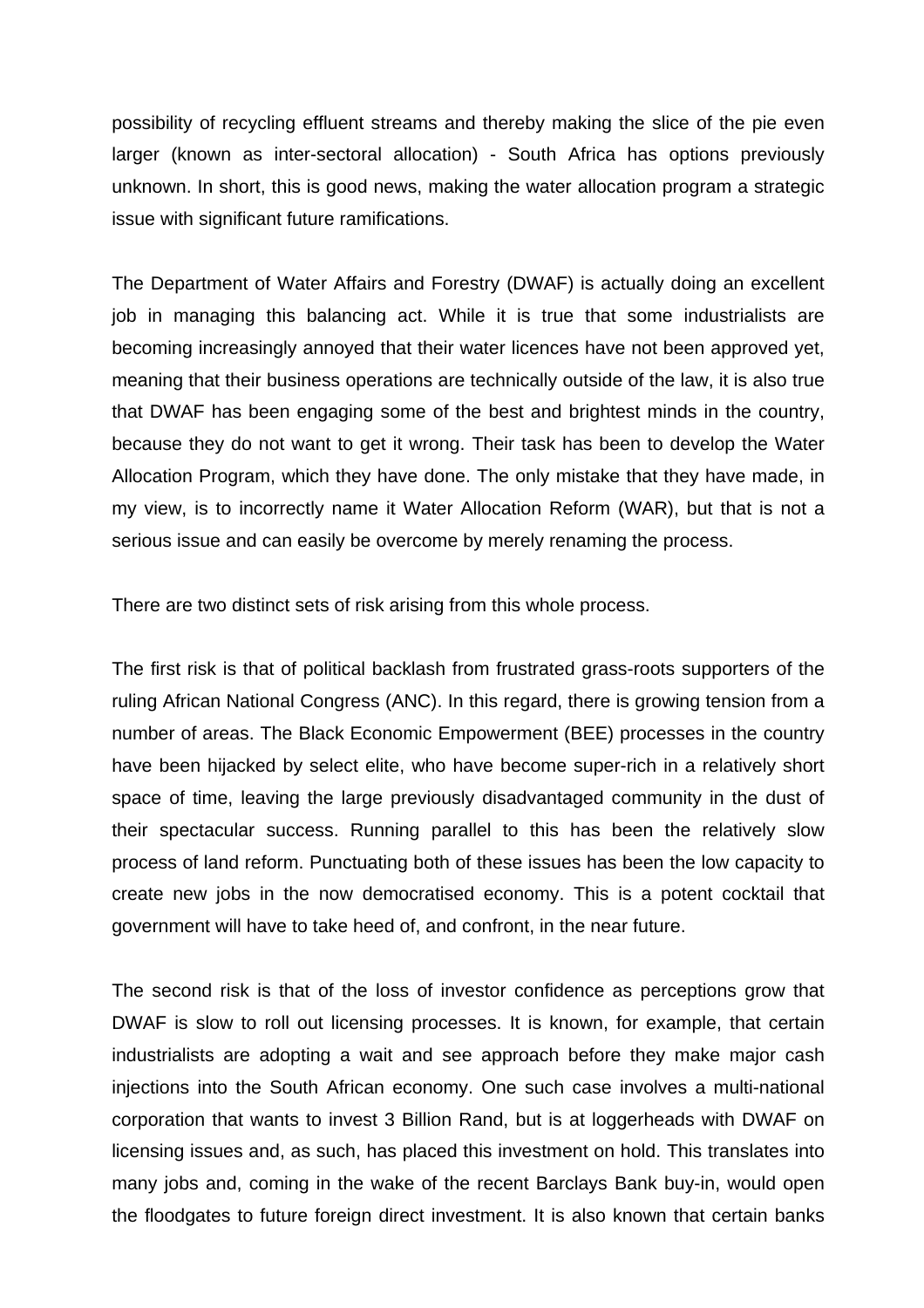are taking a precautionary approach when being asked to fund agricultural expansion until such time as greater certainty exists around the whole Water Allocation Reform process. The recent injunction against mining houses regarding their responsibility towards the sustainable management of what is known as Acid Mine Drainage (AMD) and related mine-rewatering issues, is yet another example. At the heart of this case, now within the legal process, is the responsibility of companies to repair the environmental damage caused by their operations, even after the mine has closed down. This has far-reaching strategic implications, not only for the mining houses, but also for business in general, and for the South African economy as a viable investment destination in future.

In conclusion, it can be said that water resource management, as a vehicle for redistribution, the deepening of democracy and the movement towards a sustainable future in which every South African can reach reasonable levels of personal aspiration, will be a complex journey indeed. Yet, in the spirit that underscored CODESA and the relatively peaceful transition to democracy in South Africa, I feel deeply optimistic about the future. I remain proudly Afro-Optimistic. Despite the daunting nature of the task at hand, South Africans from a variety of technical backgrounds are all joining forces in a bid to make it happen. The National Water Act is not just about managing water. At its very core is the redistribution of privilege in a society deeply scarred by a history of resource capture and mal-distribution in favour of a select few. It is about providing a stable platform on which the future economic growth and prosperity of our nation will come to depend. It is about restoring human dignity in areas where there has never been dignity. In short, it is about the new hydraulic mission of a fledgling democracy that is learning how to fly to reach the heady heights that it is capable of realistically.

The strategic landscape has been changed in an irrevocable way, yet the revolution that drove this change has been so silent. Every single user of water as a strategic input to their production process, or every company that generates an effluent stream that is being discharged to river systems, is today faced with a *fait accompli*. The regulatory architecture has changed in a fundamental way. Winning companies will realize this and rapidly start to develop coping strategies to ensure their future prosperity under the changed management regime. Losing companies will simply fail